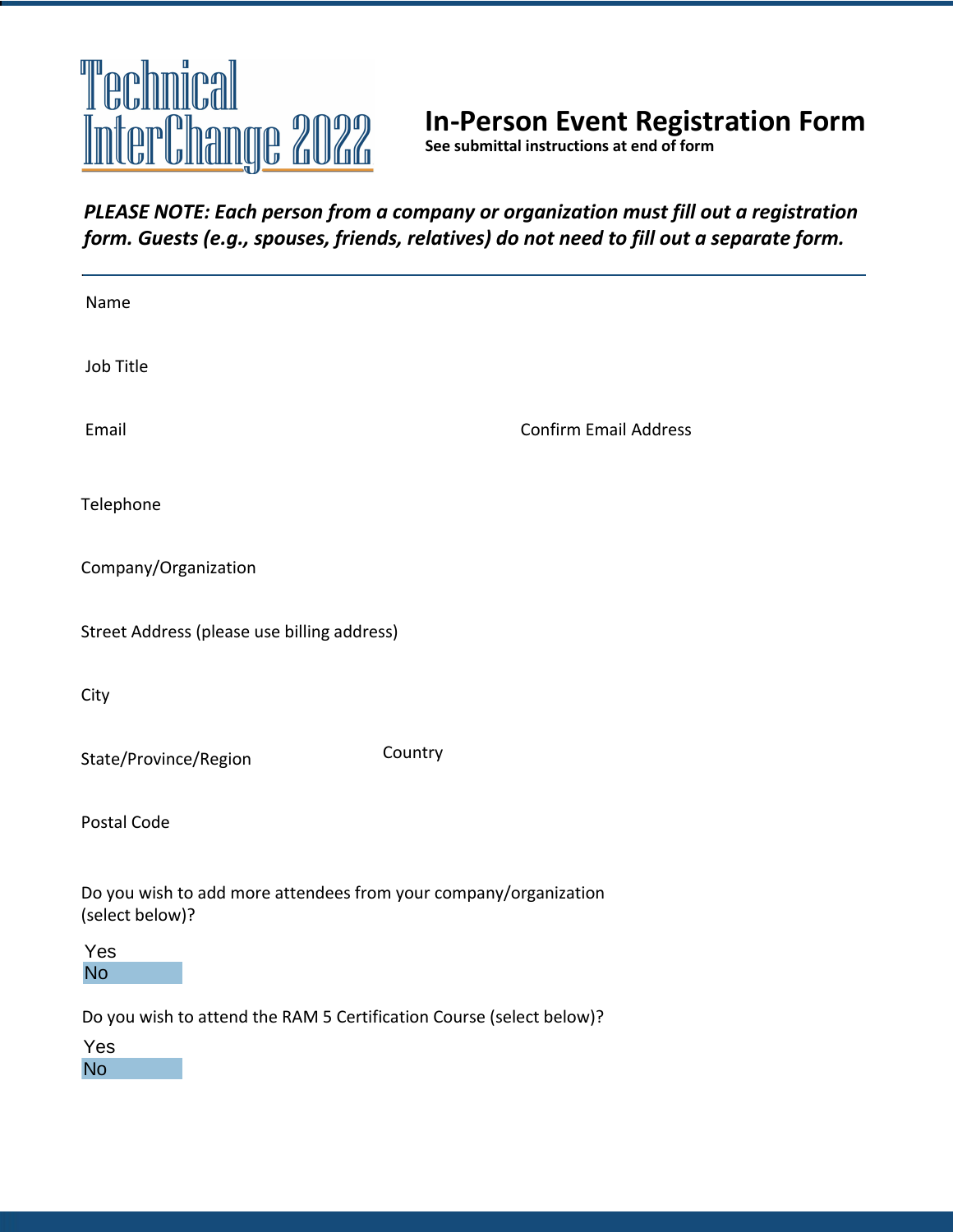# **Transportation**

Resodyn provides shuttle transportation between hotels and daily sessions and events. Rental vehicles are available from Hertz, Avis, and Enterprise. Inventory can be limited and we recommend making a reservation early.

Do you intend to use Resodyn shuttles for transportation (select below)?

# **Dinner Guests**

Non-registered guests are welcome to attend either or both event dinners for a nominal cost.

 *October 4 Dinner Guests: \$40/each additional person October 5 Dinner Guests: \$20/each additional person*

Will you be attending dinner on Oct. 4?

Number of Oct. 4 dinner guests:

Name(s) of Oct. 4 dinner guests (please separate with commas):

Will you be attending dinner on Oct. 5?

Yes No

Number of Oct. 5 dinner guests:

Name(s) of Oct. 5 dinner guests (please separate with commas):

Are there any dietary restrictions we need to be aware of (please separate with commas)?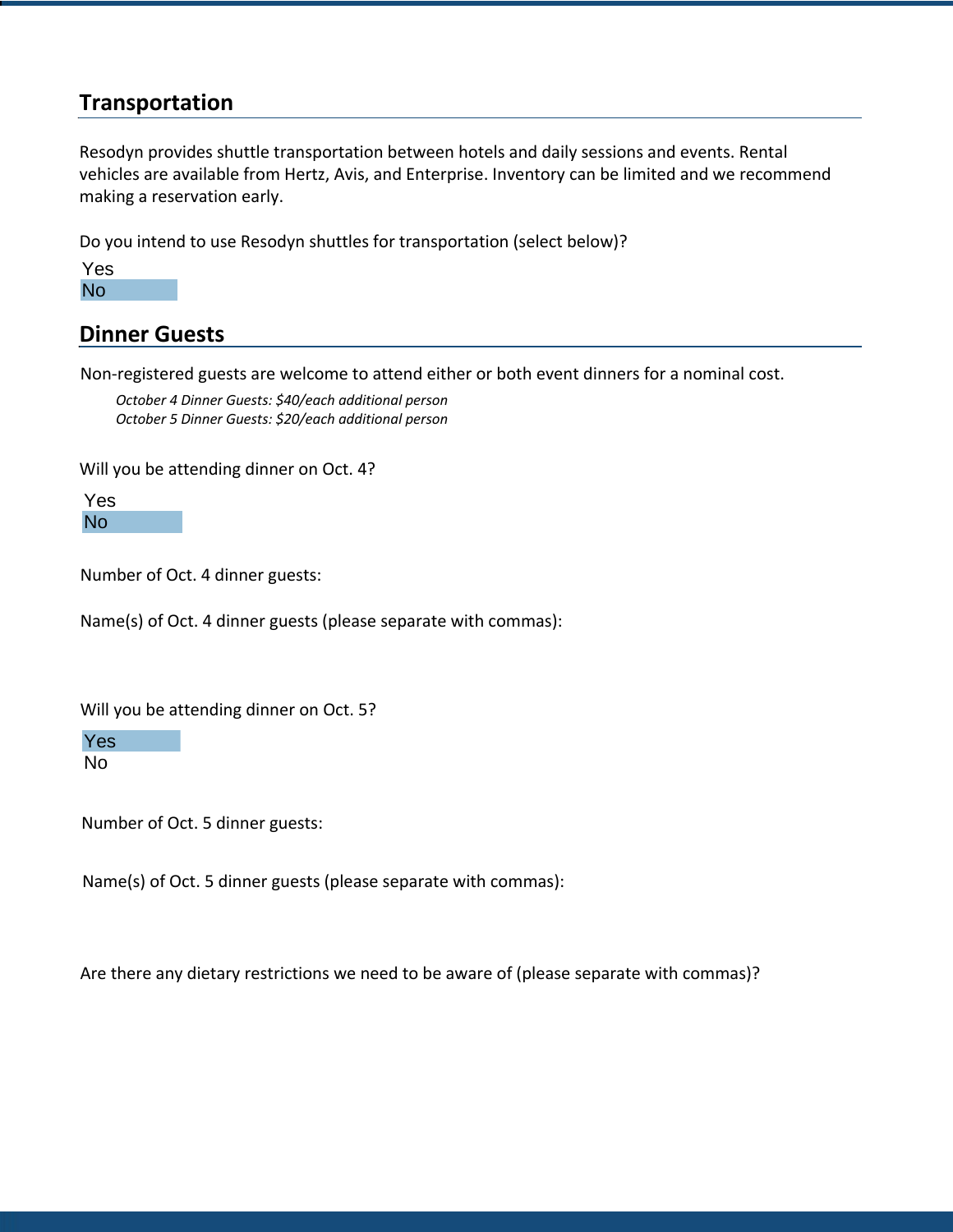### **Welcome Reception**

A hosted Welcome Reception will be held the evening of Monday, Oct. 3. Will you be attending the Monday evening reception?



Will you have guests attending the reception?

Yes No

How many of your guests will be attending?

#### **Historic Butte Tours**

Two guided tour options are available on Oct. 5 for attendees and their guests. Please choose a tour option (select from drop-down menu):

Historic Uptown Butte Walking Tour

Will any guests (not registered attendees) join you on the tour?

Yes No

Number of guests: